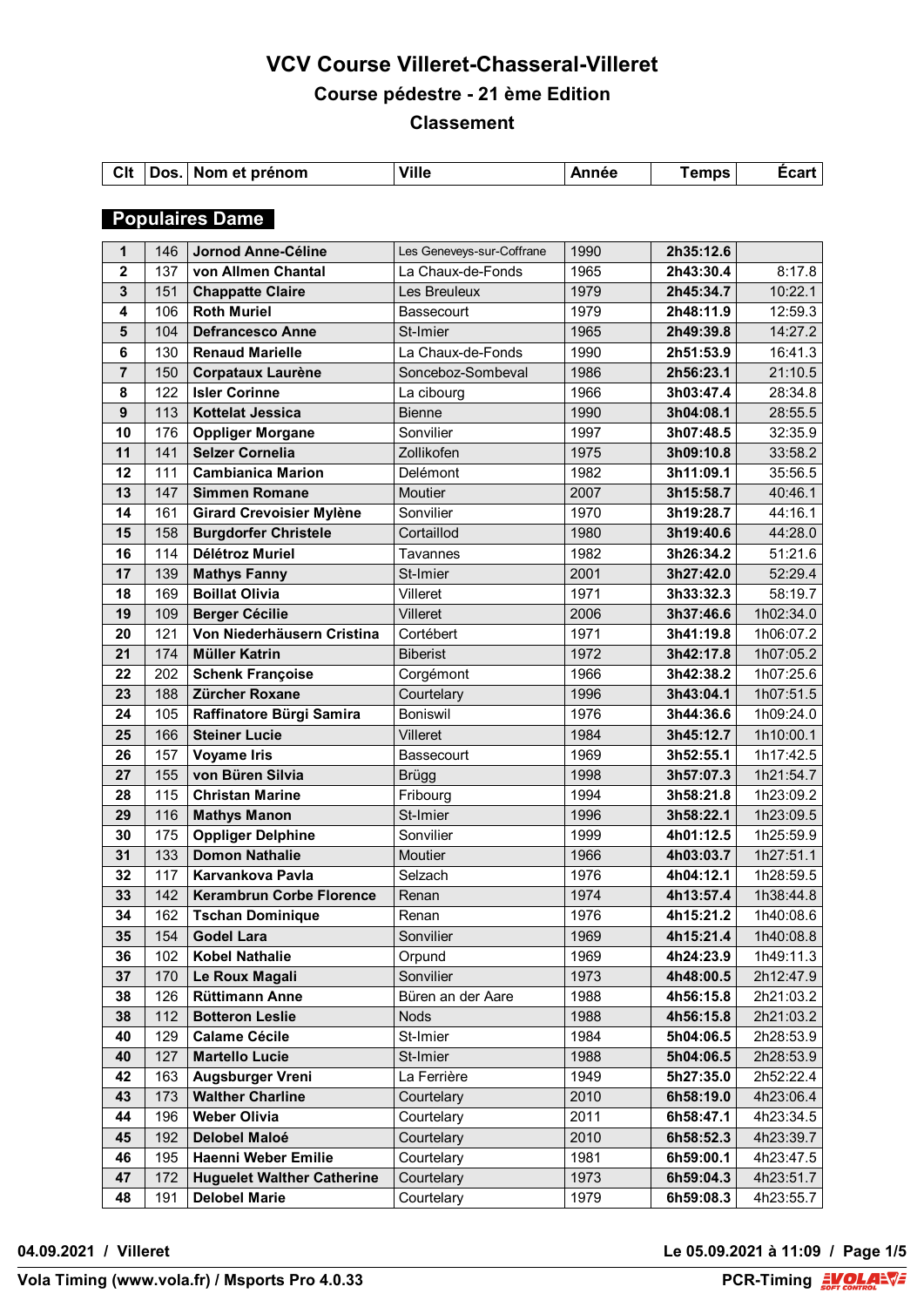## **DNS – Absents au départ**

| 100<br>Wei<br><b>Weibel Nathalie</b><br>M2<br>$\sim$<br>19.<br>. |  |
|------------------------------------------------------------------|--|
|------------------------------------------------------------------|--|

## **DNF - Abandons**

| 19  | Cindy<br>Isler        | Chaux-de-Fonds<br>Ld. | 1990 |  |
|-----|-----------------------|-----------------------|------|--|
| 156 | <b>Dswald Vanessa</b> | 3t-Imier              | 1974 |  |

# **Populaires Homme**

| 1                | 101 | <b>Giroud Alexandre</b>        | Les Bayards       | 1998 | 2h28:50.4 |           |
|------------------|-----|--------------------------------|-------------------|------|-----------|-----------|
| $\overline{2}$   | 183 | <b>Allimann Marcel</b>         | Chézard-St-Martin | 1973 | 2h33:33.7 | 4:43.3    |
| 3                | 203 | <b>Zosso François</b>          | Domdidier         | 1968 | 2h34:03.5 | 5:13.1    |
| 4                | 145 | <b>Jornod Nicolas</b>          | Savagnier         | 1985 | 2h42:29.6 | 13:39.2   |
| $5\phantom{1}$   | 165 | <b>Mafille Matteo</b>          | Bévilard          | 2005 | 2h44:09.1 | 15:18.7   |
| 6                | 197 | <b>Brand Andreas</b>           | Wimmis            | 1968 | 2h44:46.5 | 15:56.1   |
| $\overline{7}$   | 167 | Scheidegger Jean               | Villeret          | 1999 | 2h46:37.7 | 17:47.3   |
| 8                | 107 | Dubail Raphaël                 | St-Imier          | 1974 | 2h47:25.2 | 18:34.8   |
| $\boldsymbol{9}$ | 201 | <b>Marchand Tony</b>           | <b>Bienne</b>     | 1970 | 2h49:39.8 | 20:49.4   |
| 10               | 131 | <b>Thomann Michel</b>          | La Chaux-de-Fonds | 1978 | 2h51:54.0 | 23:03.6   |
| 11               | 149 | <b>Huguenin Maïck</b>          | Saignelégier      | 1988 | 2h55:55.9 | 27:05.5   |
| 12               | 136 | <b>Bürgi Ronnie</b>            | Boniswil          | 1979 | 2h58:25.1 | 29:34.7   |
| 13               | 179 | <b>Petraglia Gilles</b>        | Corgémont         | 1982 | 2h58:44.0 | 29:53.6   |
| 14               | 182 | <b>Mottaz Pierre-Alain</b>     | Courtelary        | 1970 | 2h58:44.4 | 29:54.0   |
| 15               | 189 | <b>Aubry Joric</b>             | Saint-Imier       | 1991 | 2h58:59.4 | 30:09.0   |
| 16               | 186 | <b>Martin Cyriaque</b>         | <b>Bienne</b>     | 1980 | 3h02:10.2 | 33:19.8   |
| 17               | 177 | <b>Bühler Yann</b>             | Courtelary        | 2000 | 3h07:48.5 | 38:58.1   |
| 18               | 198 | <b>Zenger Theo</b>             | Villeret          | 2000 | 3h09:42.3 | 40:51.9   |
| 19               | 178 | <b>Gindrat Jean-Christophe</b> | Villeret          | 1965 | 3h11:02.8 | 42:12.4   |
| 20               | 194 | <b>Eggerschwiler Luca</b>      | Courroux          | 1996 | 3h13:20.5 | 44:30.1   |
| 21               | 193 | <b>Borgeaud Quentin</b>        | Courroux          | 1999 | 3h13:20.7 | 44:30.3   |
| 22               | 185 | Jaggi Alain                    | Le Fuet           | 1972 | 3h14:08.7 | 45:18.3   |
| 23               | 199 | <b>Maitre Thierry</b>          | Saignelégier      | 1963 | 3h14:38.3 | 45:47.9   |
| 24               | 148 | Simmen Jean-Luc                | Moutier           | 1974 | 3h15:58.7 | 47:08.3   |
| 25               | 164 | <b>Faysse Sylvain</b>          | Fribourg          | 1964 | 3h17:05.3 | 48:14.9   |
| 26               | 181 | <b>Guillaume-Gentil Hugo</b>   | Le Locle          | 1989 | 3h17:33.7 | 48:43.3   |
| 27               | 190 | <b>Dufour Marc</b>             | Renan             | 1974 | 3h18:16.4 | 49:26.0   |
| 28               | 144 | <b>Schindler Patrick</b>       | Sonvilier         | 1969 | 3h18:28.4 | 49:38.0   |
| 29               | 128 | <b>Schmutz Patrick</b>         | Genève            | 1966 | 3h19:28.5 | 50:38.1   |
| 30               | 135 | <b>Souchon James</b>           | St-Imier          | 1982 | 3h20:24.8 | 51:34.4   |
| 31               | 200 | <b>Rossel Simon</b>            | Villeret          | 2001 | 3h22:03.6 | 53:13.2   |
| 32               | 140 | <b>Godel Lucas</b>             | Sonvilier         | 1999 | 3h27:42.6 | 58:52.2   |
| 33               | 187 | Vriesema Bauke                 | Arlesheim         | 1971 | 3h32:25.3 | 1h03:34.9 |
| 34               | 168 | <b>Godel Claude</b>            | Sonvilier         | 1972 | 3h35:53.6 | 1h07:03.2 |
| 35               | 160 | <b>Chudy Loïc</b>              | Sonceboz-Sombeval | 1982 | 3h37:31.8 | 1h08:41.4 |
| 36               | 120 | <b>Cornut Marco</b>            | Cortébert         | 1966 | 3h41:19.6 | 1h12:29.2 |
| 37               | 123 | <b>Vuilleumier Jean-Pierre</b> | Tramelan          | 1951 | 3h49:38.6 | 1h20:48.2 |
| 38               | 184 | Haeberli André                 | Moutier           | 1943 | 4h01:58.9 | 1h33:08.5 |
| 39               | 138 | <b>Mathys Yves</b>             | St-Imier          | 1967 | 4h03:25.4 | 1h34:35.0 |
| 40               | 152 | <b>Carrara Pascal</b>          | Castione          | 1959 | 4h07:04.2 | 1h38:13.8 |
| 41               | 180 | De Luca Sandro                 | Saint-Imier       | 1969 | 4h08:20.1 | 1h39:29.7 |

**04.09.2021 / Villeret Le 05.09.2021 à 11:09 / Page 2/5**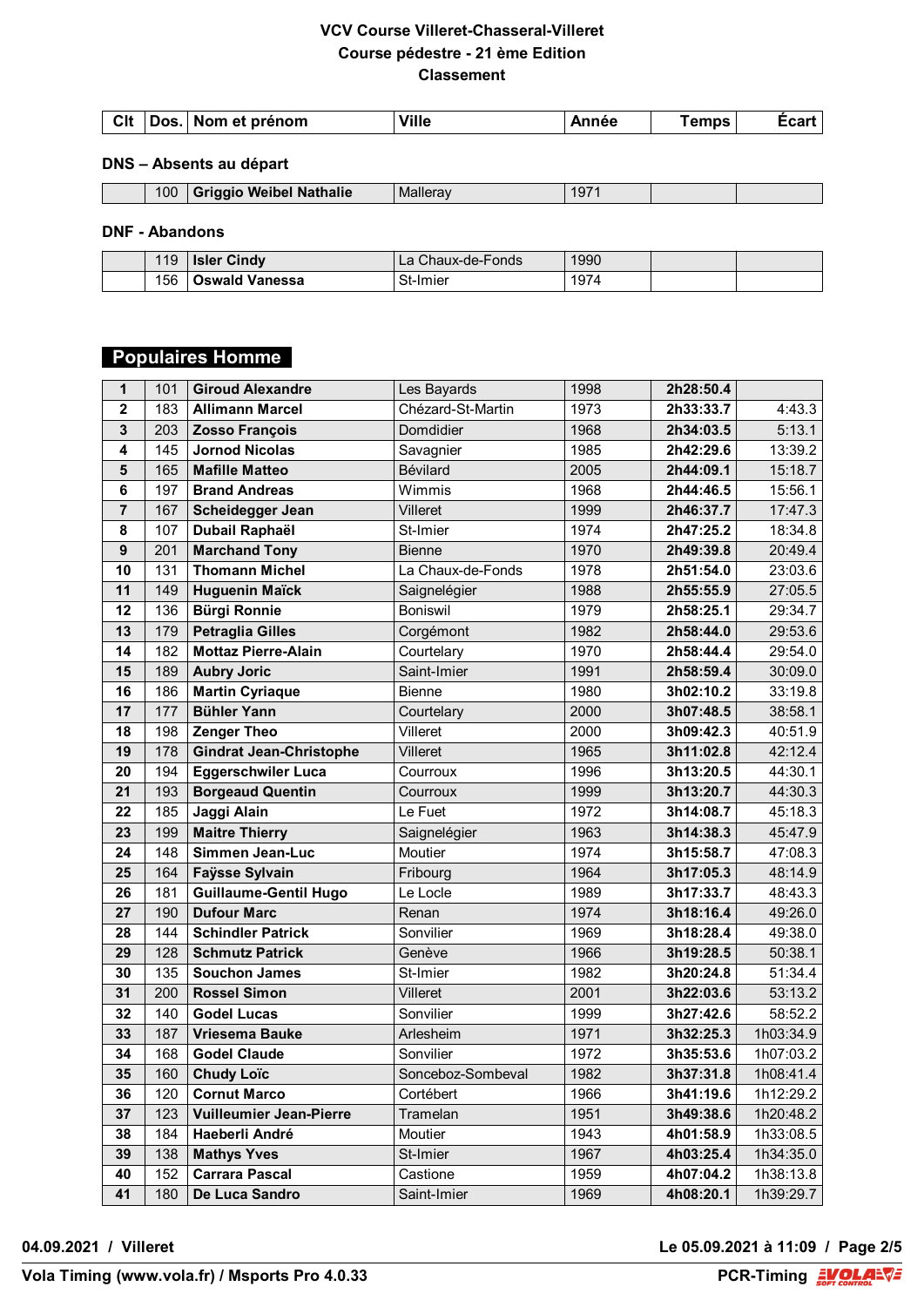| Clt | Dos. | Nom et prénom              | <b>Ville</b>   | Année | <b>Temps</b> | Écart     |
|-----|------|----------------------------|----------------|-------|--------------|-----------|
|     |      |                            |                |       |              |           |
| 42  | 132  | <b>Domon Patrick</b>       | <b>Moutier</b> | 1966  | 4h11:45.5    | 1h42:55.1 |
| 43  | 125  | <b>Racine Philippe</b>     | La Conversion  | 1965  | 4h11:46.6    | 1h42:56.2 |
| 43  | 124  | <b>Bühler Rolf</b>         | Cortébert      | 1966  | 4h11:46.6    | 1h42:56.2 |
| 45  | 143  | Kerambrun Yann             | Renan          | 1974  | 4h13:57.4    | 1h45:07.0 |
| 46  | 110  | <b>Gerber Roby</b>         | Villeret       | 2006  | 4h20:55.5    | 1h52:05.1 |
| 47  | 108  | <b>Gerber Thierry</b>      | Villeret       | 1974  | 4h20:55.9    | 1h52:05.5 |
| 48  | 153  | <b>Turi Thomas</b>         | Corgémont      | 1972  | 4h23:53.7    | 1h55:03.3 |
| 49  | 103  | Grosjean Luc               | Péry           | 1961  | 4h24:23.7    | 1h55:33.3 |
| 50  | 171  | <b>Gérard David</b>        | Sonvilier      | 1973  | 4h48:01.0    | 2h19:10.6 |
| 51  | 159  | <b>Kaltenrieder Roland</b> | Cormoret       | 1948  | 4h53:37.3    | 2h24:46.9 |

#### **DNS – Absents au départ**

| 18 | ˈ Knuchel Jean-Marc`   | avannes        | 1958 |  |
|----|------------------------|----------------|------|--|
| 34 | <b>Risler Philippe</b> | _anderon_<br>e | 1969 |  |

# **Populaires scratch**

| 1                | 101 | <b>Giroud Alexandre</b>        | Les Bayards               | 1998 | 2h28:50.4 |         |
|------------------|-----|--------------------------------|---------------------------|------|-----------|---------|
| $\overline{2}$   | 183 | <b>Allimann Marcel</b>         | Chézard-St-Martin         | 1973 | 2h33:33.7 | 4:43.3  |
| $\mathbf{3}$     | 203 | <b>Zosso François</b>          | Domdidier                 | 1968 | 2h34:03.5 | 5:13.1  |
| 4                | 146 | Jornod Anne-Céline             | Les Geneveys-sur-Coffrane | 1990 | 2h35:12.6 | 6:22.2  |
| $5\phantom{1}$   | 145 | <b>Jornod Nicolas</b>          | Savagnier                 | 1985 | 2h42:29.6 | 13:39.2 |
| 6                | 137 | von Allmen Chantal             | La Chaux-de-Fonds         | 1965 | 2h43:30.4 | 14:40.0 |
| $\overline{7}$   | 165 | <b>Mafille Matteo</b>          | Bévilard                  | 2005 | 2h44:09.1 | 15:18.7 |
| 8                | 197 | <b>Brand Andreas</b>           | Wimmis                    | 1968 | 2h44:46.5 | 15:56.1 |
| $\boldsymbol{9}$ | 151 | <b>Chappatte Claire</b>        | Les Breuleux              | 1979 | 2h45:34.7 | 16:44.3 |
| 10               | 167 | Scheidegger Jean               | Villeret                  | 1999 | 2h46:37.7 | 17:47.3 |
| 11               | 107 | Dubail Raphaël                 | St-Imier                  | 1974 | 2h47:25.2 | 18:34.8 |
| 12               | 106 | <b>Roth Muriel</b>             | Bassecourt                | 1979 | 2h48:11.9 | 19:21.5 |
| 13               | 201 | <b>Marchand Tony</b>           | <b>Bienne</b>             | 1970 | 2h49:39.8 | 20:49.4 |
| 13               | 104 | <b>Defrancesco Anne</b>        | St-Imier                  | 1965 | 2h49:39.8 | 20:49.4 |
| 15               | 130 | <b>Renaud Marielle</b>         | La Chaux-de-Fonds         | 1990 | 2h51:53.9 | 23:03.5 |
| 16               | 131 | <b>Thomann Michel</b>          | La Chaux-de-Fonds         | 1978 | 2h51:54.0 | 23:03.6 |
| 17               | 149 | <b>Huguenin Maïck</b>          | Saignelégier              | 1988 | 2h55:55.9 | 27:05.5 |
| 18               | 150 | <b>Corpataux Laurène</b>       | Sonceboz-Sombeval         | 1986 | 2h56:23.1 | 27:32.7 |
| 19               | 136 | <b>Bürgi Ronnie</b>            | <b>Boniswil</b>           | 1979 | 2h58:25.1 | 29:34.7 |
| 20               | 179 | <b>Petraglia Gilles</b>        | Corgémont                 | 1982 | 2h58:44.0 | 29:53.6 |
| 21               | 182 | <b>Mottaz Pierre-Alain</b>     | Courtelary                | 1970 | 2h58:44.4 | 29:54.0 |
| 22               | 189 | <b>Aubry Joric</b>             | Saint-Imier               | 1991 | 2h58:59.4 | 30:09.0 |
| 23               | 186 | <b>Martin Cyriaque</b>         | <b>Bienne</b>             | 1980 | 3h02:10.2 | 33:19.8 |
| 24               | 122 | <b>Isler Corinne</b>           | La cibourg                | 1966 | 3h03:47.4 | 34:57.0 |
| 25               | 113 | Kottelat Jessica               | <b>Bienne</b>             | 1990 | 3h04:08.1 | 35:17.7 |
| 26               | 177 | <b>Bühler Yann</b>             | Courtelary                | 2000 | 3h07:48.5 | 38:58.1 |
| 26               | 176 | <b>Oppliger Morgane</b>        | Sonvilier                 | 1997 | 3h07:48.5 | 38:58.1 |
| 28               | 141 | <b>Selzer Cornelia</b>         | Zollikofen                | 1975 | 3h09:10.8 | 40:20.4 |
| 29               | 198 | <b>Zenger Theo</b>             | Villeret                  | 2000 | 3h09:42.3 | 40:51.9 |
| 30               | 178 | <b>Gindrat Jean-Christophe</b> | Villeret                  | 1965 | 3h11:02.8 | 42:12.4 |
| 31               | 111 | <b>Cambianica Marion</b>       | Delémont                  | 1982 | 3h11:09.1 | 42:18.7 |
| 32               | 194 | <b>Eggerschwiler Luca</b>      | Courroux                  | 1996 | 3h13:20.5 | 44:30.1 |
| 33               | 193 | <b>Borgeaud Quentin</b>        | Courroux                  | 1999 | 3h13:20.7 | 44:30.3 |
| 34               | 185 | Jaggi Alain                    | Le Fuet                   | 1972 | 3h14:08.7 | 45:18.3 |

**04.09.2021 / Villeret Le 05.09.2021 à 11:09 / Page 3/5**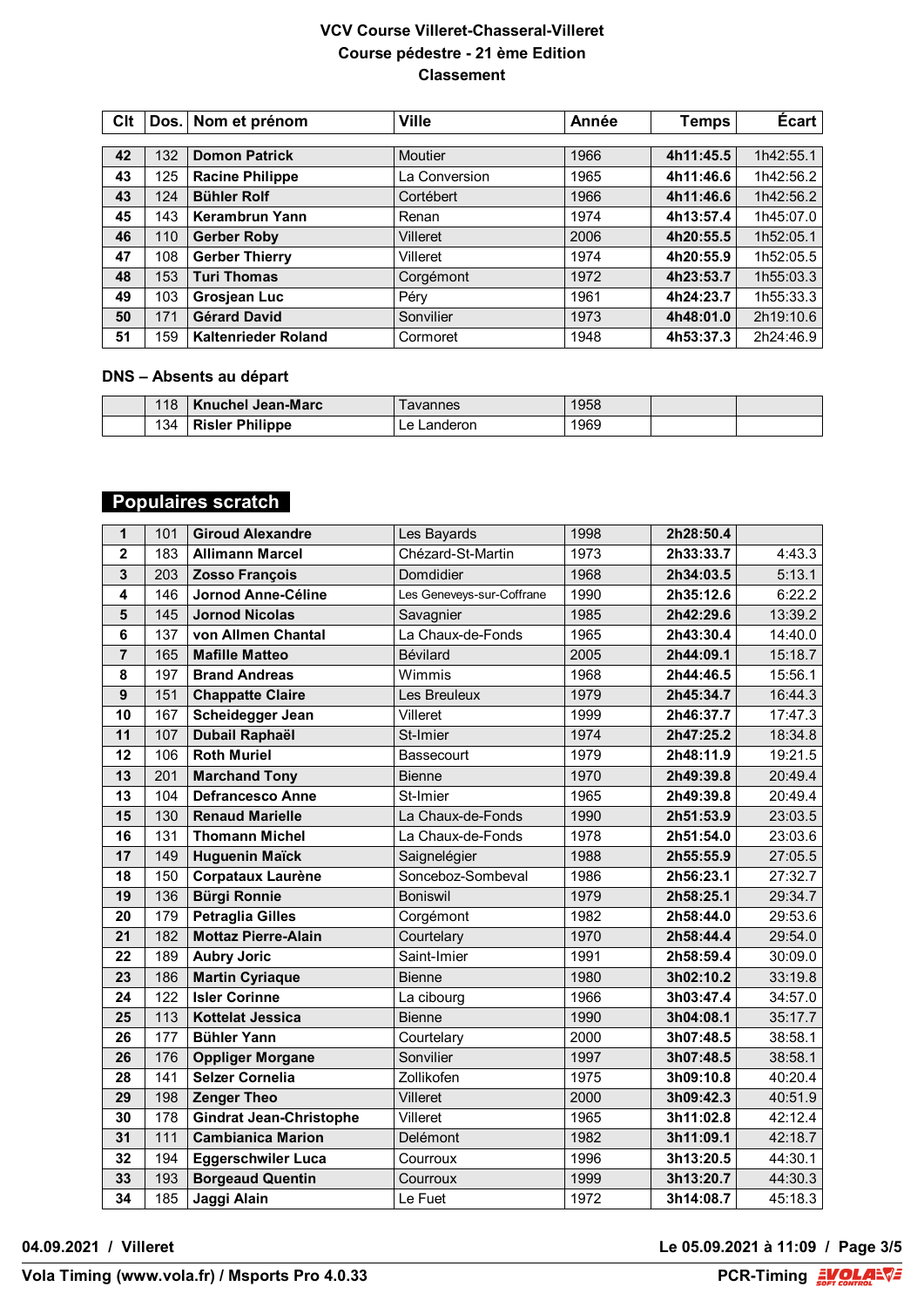| Clt |     | Dos. Nom et prénom              | <b>Ville</b>      | Année | <b>Temps</b> | Écart     |
|-----|-----|---------------------------------|-------------------|-------|--------------|-----------|
| 35  | 199 | <b>Maitre Thierry</b>           | Saignelégier      | 1963  | 3h14:38.3    | 45:47.9   |
| 36  | 148 | Simmen Jean-Luc                 | Moutier           | 1974  | 3h15:58.7    | 47:08.3   |
| 36  | 147 | <b>Simmen Romane</b>            | <b>Moutier</b>    | 2007  | 3h15:58.7    | 47:08.3   |
| 38  | 164 | Faÿsse Sylvain                  | Fribourg          | 1964  | 3h17:05.3    | 48:14.9   |
| 39  | 181 | <b>Guillaume-Gentil Hugo</b>    | Le Locle          | 1989  | 3h17:33.7    | 48:43.3   |
| 40  | 190 | <b>Dufour Marc</b>              | Renan             | 1974  | 3h18:16.4    | 49:26.0   |
| 41  | 144 | <b>Schindler Patrick</b>        | Sonvilier         | 1969  | 3h18:28.4    | 49:38.0   |
| 42  | 128 | <b>Schmutz Patrick</b>          | Genève            | 1966  | 3h19:28.5    | 50:38.1   |
| 43  | 161 | <b>Girard Crevoisier Mylène</b> | Sonvilier         | 1970  | 3h19:28.7    | 50:38.3   |
| 44  | 158 | <b>Burgdorfer Christele</b>     | Cortaillod        | 1980  | 3h19:40.6    | 50:50.2   |
| 45  | 135 | <b>Souchon James</b>            | St-Imier          | 1982  | 3h20:24.8    | 51:34.4   |
| 46  | 200 | <b>Rossel Simon</b>             | Villeret          | 2001  | 3h22:03.6    | 53:13.2   |
| 47  | 114 | Délétroz Muriel                 | Tavannes          | 1982  | 3h26:34.2    | 57:43.8   |
| 48  | 139 | <b>Mathys Fanny</b>             | St-Imier          | 2001  | 3h27:42.0    | 58:51.6   |
| 49  | 140 | <b>Godel Lucas</b>              | Sonvilier         | 1999  | 3h27:42.6    | 58:52.2   |
| 50  | 187 | <b>Vriesema Bauke</b>           | Arlesheim         | 1971  | 3h32:25.3    | 1h03:34.9 |
| 51  | 169 | <b>Boillat Olivia</b>           | Villeret          | 1971  | 3h33:32.3    | 1h04:41.9 |
| 52  | 168 | <b>Godel Claude</b>             | Sonvilier         | 1972  | 3h35:53.6    | 1h07:03.2 |
| 53  | 160 | <b>Chudy Loïc</b>               | Sonceboz-Sombeval | 1982  | 3h37:31.8    | 1h08:41.4 |
| 54  | 109 | <b>Berger Cécilie</b>           | Villeret          | 2006  | 3h37:46.6    | 1h08:56.2 |
| 55  | 120 | <b>Cornut Marco</b>             | Cortébert         | 1966  | 3h41:19.6    | 1h12:29.2 |
| 56  | 121 | Von Niederhäusern Cristina      | Cortébert         | 1971  | 3h41:19.8    | 1h12:29.4 |
| 57  | 174 | <b>Müller Katrin</b>            | <b>Biberist</b>   | 1972  | 3h42:17.8    | 1h13:27.4 |
| 58  | 202 | <b>Schenk Françoise</b>         | Corgémont         | 1966  | 3h42:38.2    | 1h13:47.8 |
| 59  | 188 | Zürcher Roxane                  | Courtelary        | 1996  | 3h43:04.1    | 1h14:13.7 |
| 60  | 105 | Raffinatore Bürgi Samira        | <b>Boniswil</b>   | 1976  | 3h44:36.6    | 1h15:46.2 |
| 61  | 166 | <b>Steiner Lucie</b>            | Villeret          | 1984  | 3h45:12.7    | 1h16:22.3 |
| 62  | 123 | <b>Vuilleumier Jean-Pierre</b>  | Tramelan          | 1951  | 3h49:38.6    | 1h20:48.2 |
| 63  | 157 | <b>Voyame Iris</b>              | Bassecourt        | 1969  | 3h52:55.1    | 1h24:04.7 |
| 64  | 155 | von Büren Silvia                | <b>Brügg</b>      | 1998  | 3h57:07.3    | 1h28:16.9 |
| 65  | 115 | <b>Christan Marine</b>          | Fribourg          | 1994  | 3h58:21.8    | 1h29:31.4 |
| 66  | 116 | <b>Mathys Manon</b>             | St-Imier          | 1996  | 3h58:22.1    | 1h29:31.7 |
| 67  | 175 | <b>Oppliger Delphine</b>        | Sonvilier         | 1999  | 4h01:12.5    | 1h32:22.1 |
| 68  | 184 | Haeberli André                  | Moutier           | 1943  | 4h01:58.9    | 1h33:08.5 |
| 69  | 133 | <b>Domon Nathalie</b>           | Moutier           | 1966  | 4h03:03.7    | 1h34:13.3 |
| 70  | 138 | <b>Mathys Yves</b>              | St-Imier          | 1967  | 4h03:25.4    | 1h34:35.0 |
| 71  | 117 | Karvankova Pavla                | Selzach           | 1976  | 4h04:12.1    | 1h35:21.7 |
| 72  | 152 | <b>Carrara Pascal</b>           | Castione          | 1959  | 4h07:04.2    | 1h38:13.8 |
| 73  | 180 | De Luca Sandro                  | Saint-Imier       | 1969  | 4h08:20.1    | 1h39:29.7 |
| 74  | 132 | <b>Domon Patrick</b>            | Moutier           | 1966  | 4h11:45.5    | 1h42:55.1 |
| 75  | 125 | <b>Racine Philippe</b>          | La Conversion     | 1965  | 4h11:46.6    | 1h42:56.2 |
| 75  | 124 | <b>Bühler Rolf</b>              | Cortébert         | 1966  | 4h11:46.6    | 1h42:56.2 |
| 77  | 143 | Kerambrun Yann                  | Renan             | 1974  | 4h13:57.4    | 1h45:07.0 |
| 77  | 142 | <b>Kerambrun Corbe Florence</b> | Renan             | 1974  | 4h13:57.4    | 1h45:07.0 |
| 79  | 162 | <b>Tschan Dominique</b>         | Renan             | 1976  | 4h15:21.2    | 1h46:30.8 |
| 80  | 154 | <b>Godel Lara</b>               | Sonvilier         | 1969  | 4h15:21.4    | 1h46:31.0 |
| 81  | 110 | <b>Gerber Roby</b>              | Villeret          | 2006  | 4h20:55.5    | 1h52:05.1 |
| 82  | 108 | <b>Gerber Thierry</b>           | Villeret          | 1974  | 4h20:55.9    | 1h52:05.5 |
| 83  | 153 | <b>Turi Thomas</b>              | Corgémont         | 1972  | 4h23:53.7    | 1h55:03.3 |
| 84  | 103 | <b>Grosjean Luc</b>             | Péry              | 1961  | 4h24:23.7    | 1h55:33.3 |
| 85  | 102 | <b>Kobel Nathalie</b>           | Orpund            | 1969  | 4h24:23.9    | 1h55:33.5 |
| 86  | 170 | Le Roux Magali                  | Sonvilier         | 1973  | 4h48:00.5    | 2h19:10.1 |
| 87  | 171 | <b>Gérard David</b>             | Sonvilier         | 1973  | 4h48:01.0    | 2h19:10.6 |

**04.09.2021 / Villeret Le 05.09.2021 à 11:09 / Page 4/5**